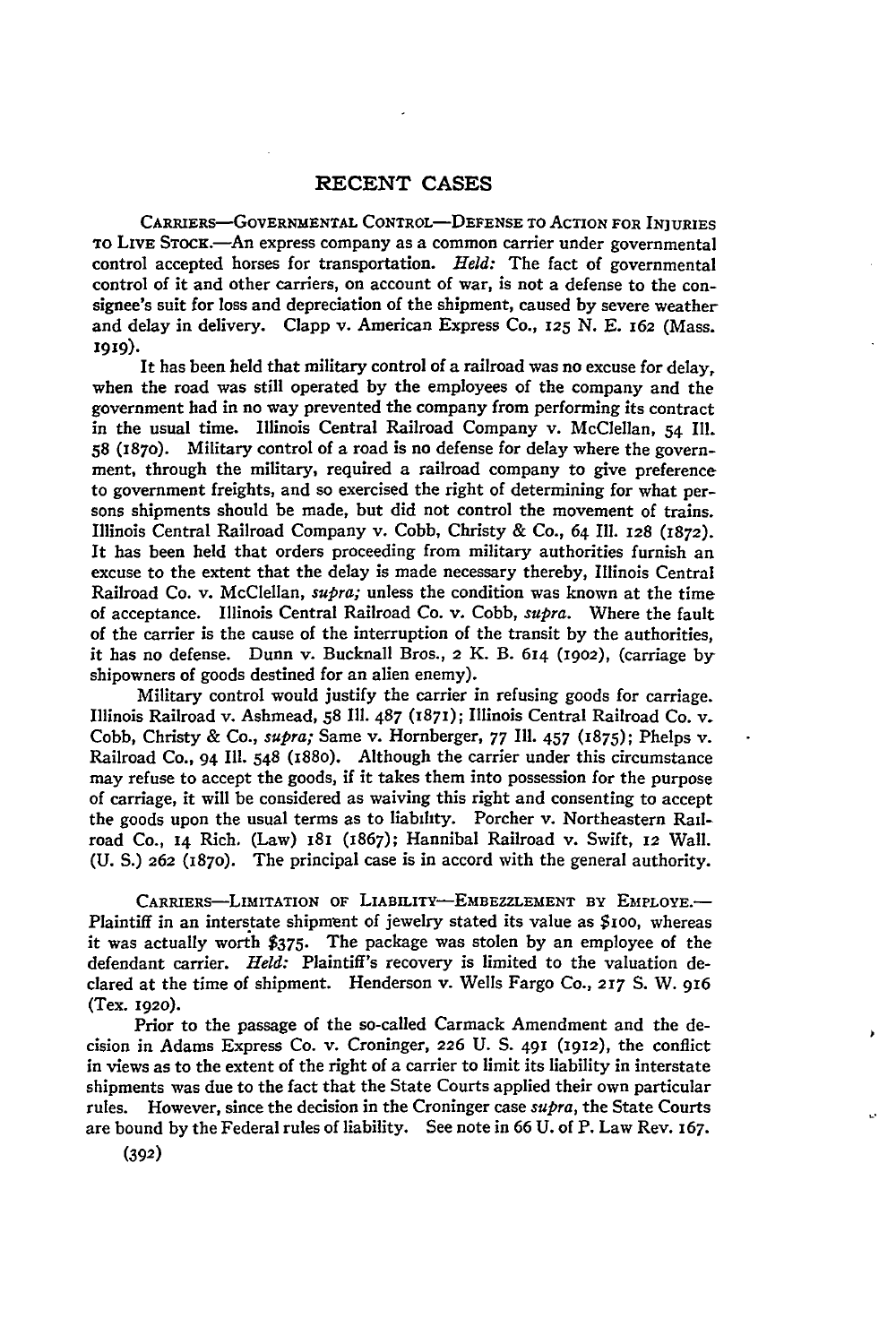No case similar on its facts to the principal case has been decided **by** the Supreme Court, but the doctrine that a common carrier may limit its liability even where there has been a wilful conversion **by** its servant is sustained **by** the reasoning in the case of Georgia, etc. Ry. Co. v. Blish Milling Co., **241** U. S. **I9o (1916),** to the effect that discriminations and rebates are forbidden, and that therefore a carrier may lawfully pay claims only to the extent that it is legally liable under the principles of the Supreme Court's decisions. In the principal case, the plaintiff having paid a certain rate to cover a loss of \$ioo, to allow him to recover more would amount to a rebate.

**CONSTITUTIONAL** LAw-CoMMERcE **CLAUSE-VALIDITY OF STATE REGU-LATION OF SALE PRICE OF NATURAL GAS IN INTERSTATE COMMERcE.-The** New York Public Service Commission, acting under the authority of a New York Statute, regulated the rates at which natural gas should be furnished in a New York city by the **plaintlff** gas company, a Pennsylvania corporation engaged in the transportation of gas by pipe lines fifty miles in length from its source of supply in Pennsylvania into New York, where it sold and delivered the gas to consumers. *Held:* The action of the New York commission was valid and did not violate the commerce clause of the Federal Constitution. Pennsylvania Gas Company v. Public Service Commission, Second District, New York,-U. S.-(Opinion by Mr. Justice Day, March **I,** 1920).

The interstate transportation and subsequent sale of this natural gas by the same company constituted interstate commerce, according to the opinion of the Court, as distinguished from the retailing by local companies of natural gas brought from another state by a separate corporation, which had previously been held not a branch of interstate commerce in Utilities Commission v. Landon, 249 U. **S. 236 (1919).** But while conceding that the business constituted interstate commerce, the Court holds it so far local in character as to justify State regulation in the absence of action by Congress.

State legislation prohibitive of the transportation of natural gas has been held invalid as interfering with interstate commerce in a matter of national concern; West v. Kansas Natural Gas Co., 221 -U. **S.** 229 **(1911);** Manufacturers' Gas and Oil Co. v. Indiana Natural Gas Company, **155** Ind. 545, 53 L. R. A. **134** (i9oo); as has also the prohibition of interstate commerce in other legitimate articles, *i.* e., prohibition of importation and sale of beer in original packages, Leisy v. Hardin, **135** U. **S.** ioo (1889); prohibition of oleomargarine, Schollenberger v. Pennsylvania, 171 U. S. I (1897). So also State regulation of the price to be charged for interstate transportation service would ordinarily be unconstitutional for the same reasons; Wabash, St. L. & P. Ry. Co. v. Illinois, **i8** U. **S.** *557* (1886); Covington & Cincinnati Bridge Co. v. Kentucky, **154** U. **S. 204** (1893). However, in Port Richmond Ferry Co. v. Freeholders, **234** U. **S. 317** (1917), the Court sustained State regulation of interstate ferry charges which had not been regulated by Congress.

The decision in the Pennsylvania Gas Company case, that regulation of the local sale price of gas piped from another state is of interstate commerce of local character not requiring uniform regulation and therefore subject to State legislation when Congress has not acted, is in accord with the accepted interpretation of the Commerce clause, even though such price regulation must necessarily affect the interstate transportation of the gas.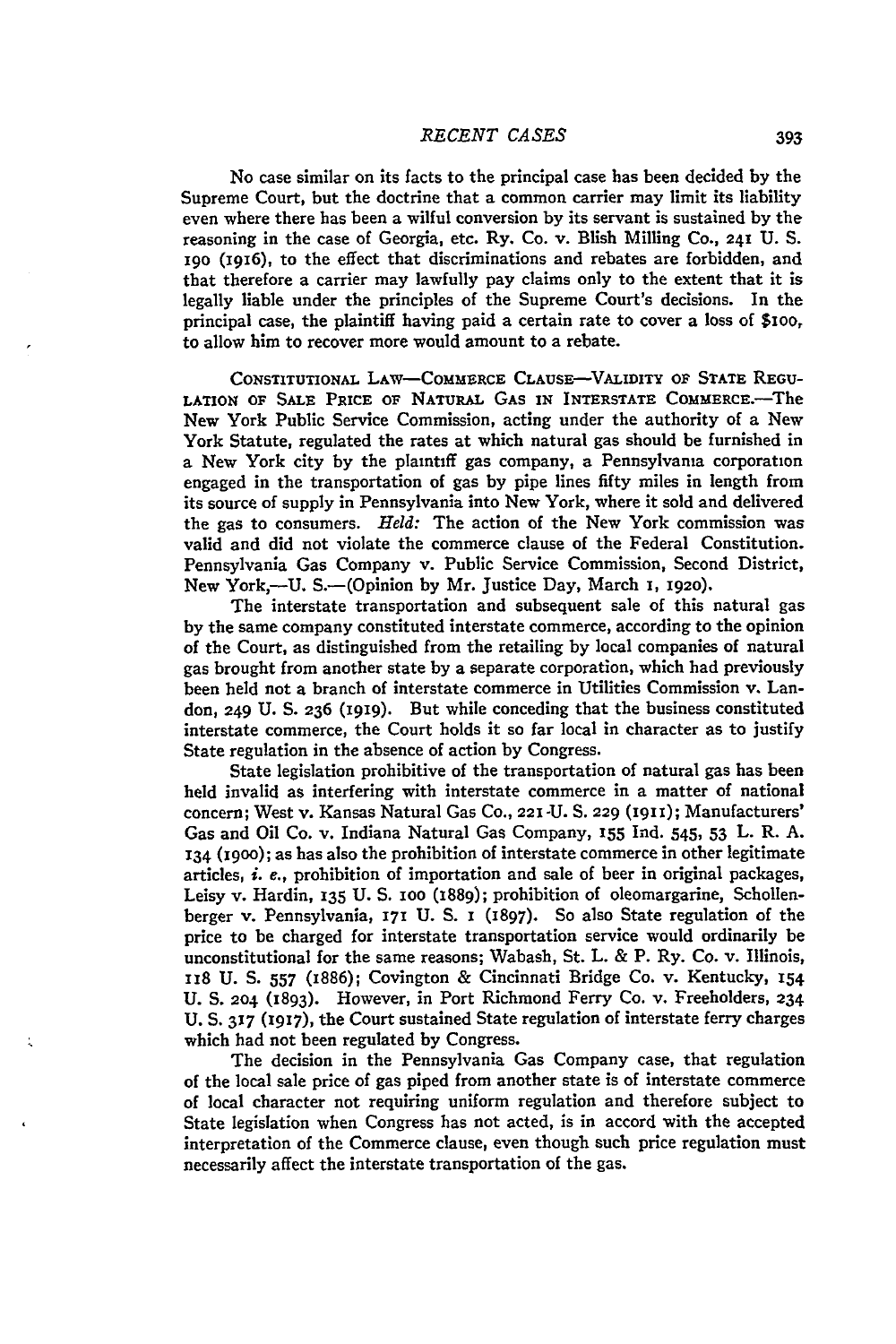# 394 *UNIVERSITY OF PENNSYLVANIA LAW REVIEW*

**CONSTITUTIONAL** LAw-TAXATION-STOCK **DIVIDENDS UNDER** *THE* IN-COME TAx.-The Standard Oil Company of California, having **fifty** million dollars of outstanding capital stock, with an authorized capitalization of one hundred million dollars, and with its books showing some forty-five million dollars of undivided profits, declared a fifty per cent. stock dividend upon the cash value of which the plaintiff was assessed a tax under the Federal Income Tax Act of September **8, 1916.** The Act provided, Part **I,** Sec. **2,** (a): " dividends **. .** shall be held to mean any distribution made **. . . by** a corporation out of its earnings or profits **. . .** whether in cash or in stock of the corporation, which stock dividend shall be considered income, to the amount of its cash value." The plaintiff, having paid the tax under protest, sued the defendant collector to recover the tax alleging that stock dividends are not income within the meaning of the Sixteenth Amendment to the Constitution and that therefore the assessment was illegal **by** reason of its violating Art. **I,** Sec. **2** and Art. I, Sec. 9 of the Constitution of the United States.

*Held:* (Brandeis, Holmes and Day, **J. J.,** dissenting): The assessment is invalid, as a stock dividend is only a bookkeeping rearrangement of the evidences of ownership in a fixed proportional share of the entire assets of the corporation. Only when there is a transfer of part of the corporate assets to a stockholder does he realize a profit or gain, which becomes his separate property and constitutes income derived from capital that he or his predecessor has invested, Eisner v. Macomber, **4o** Sup. Ct. 189 **(1920).**

Mr. Justice Pitney in delivering the opinion of the court further stated that, in his view, any attempt to tax stock dividends as a tax upon the stockholder's share of the undivided profits of a corporation would be valid only as a direct tax on property that would require apportionment among the States because, under the decision of Pollock v. Farmers Loan **&** Trust Co., **x58 U. S.** 6oi (1895), the profits or proceeds derived from realty or personalty are deemed direct taxes on property; and that this decision is not affected **by** the Sixteenth Amendment which applies only to income "and what is called the stockholder's share of the accumulated profits of the company is capital, not income. As we have pointed out, a stockholder has no individual share in accumulated profits, nor in any particular part of the assets of the corporation, prior to dividend declared."

Mr. Justice Brandeis, in his dissenting opinion, takes the opposite view on this point and deems that under the Sixteenth Amendment the Congress has the power to disregard the corporate fiction as regards taxation in such a situation **by** taxing as income the stockholder's *pro rata* share of the undivided profits. *A fortiori* it has the power to tax such *pro rata* share as has been actually earned and declared in the form of a stock dividend, Collector v. Hubbard, **12** Wall. **I, 17 (U. S. 1870).**

Mr. Justice Brandeis also comes to a conclusion opposed to that of the majority in that he finds that a stock dividend has no essential or substantial difference in character from the numerous similar forms of distribution of corporate assets used in business today, all of which have been uniformly held to be income in the taxable meaning and, in accord with Mr. Justice Holmes, finds that the word income used in the Sixteenth Amendment was intended to include all the distribution methods in use and that it certainly included a standard form of distribution such as the stock dividend.

Ï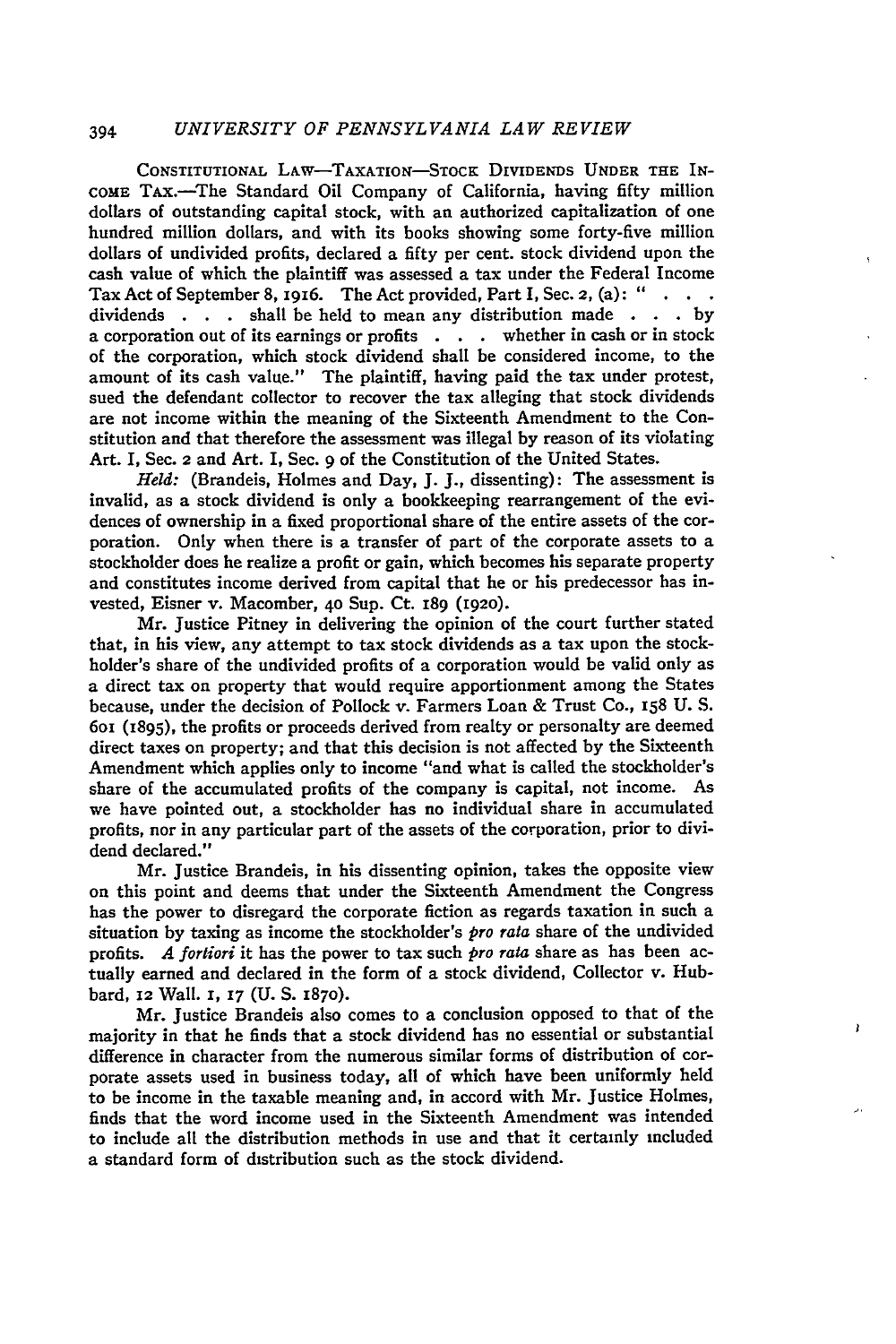It should be noted that the argument of the court that stock dividends can only be taxed as direct taxes on property is based on decisions made prior to the adoption of the Sixteenth Amendment, and on the conclusion arrived at earlier in the opinion that they are capital and not income in regard to the tax in issue. It cannot therefore be said that the opinion is authority on the point, particularly as the sole decision on the point, Collector v. Hubbard, *supra,* was overruled by Pollock v. Farmers Loan & Trust Co., *supra,* only in so far as it upheld a tax on income, the objection to which has apparently been re- moved by the Sixteenth Amendment. It will be of interest to observe whether Congress will follow the suggestion of Mr. Justice Brandeis as to the mode by which it can lawfully impose a tax on stock dividends.

There seems to be only one flat decision holding that stock dividends are taxable as income when complicated by Constitutional limitations and even that case is under a State Constitution where no prohibition against direct taxation exists, Tax Commissioner v. Putnam, **227** Mass. **522, 116** N. E. 9o4 **(1917).** England, in the absence of such limitations, has held stock dividends taxable as income, Swan Brewing Co. v. The King, (1914) A. C. 231. In Earps Appeal, 28 Pa. 368 (1857), they were deemed income, in part, as between life tenant and remainderman. A dividend paid in the stock of another corporation has been held to be taxable income. Peabody v. Eisner, **247 U.** S. 347 (1918). Stock dividends paid in the stock of the corporation itself where the corporation has received its own stock in payment of a debt, Green v. Bissell, **79** Conn. 547, **65** Atl. io56 **(1907);** or by purchase out of its undivided profits, Leland v. Hayden, **102** Mass. **542** (1869), have been held income. Where the capital of a corporation is taxed upon a valuation derived from the earning capacity it is proper to include as income in this sense the par value of any stock dividends declared. People v. Glynn, 13o N. Y. App. Div. **332,** 114 N. Y. S. 46o **(19o9),** affirmed in 198 N. Y. 6o5, **92** N. **E. 1097** (1910).

DAMAGES-RATE **OF** EXCHANGE.-The plaintiffs, an American firm, sued the deiendants, an English Co., for failure to receive certain quantities of condensed milk in accordance with a contract. One of the questions involved was the amount of damages to be accorded in view of the falling rate of exchange between the time of the breach and that of the trial. *Held:* That the rate of exchange should be calculated as of the date of the judgment. Kirsch  $\&$  Co. v. Allen, Harding & Co., Ltd., **122** L. T. **I59** (Eng. x919).

It is a universal principle that a judgment must be given in the currency **of** the forum for the value of the foreign money to which the plaintiff is entitled, and the only question is, at what time that value is to be determined. Pollack v. Colglazure, Sneed **2** (Ky. **I8OI);** Benners v. Clemmens, **58** Pa. **24** (1868). In those cases in which actions have been brought on a contract to pay a certain sum of money in the currency of a foreign country, the courts generally have held, that the amount recoverable should be computed according to the rate of exchange prevailing at the time of trial or judgment, on the theory that the plaintiff thus obtains a sum of money in the currency of the forum which enables him to procure the exact amount to which he is entitled in the foreign currency. Marburg v. Marburg, **26** Md. 8 (1866); Comstock v. Smith, **20** Mich. **338 (1870);** Hawes v. Woolcock, 26 Wis. **629** (1870). This rule is well illustrated in Robinson v. Hall, **28** How. Pr. **342** (N. Y. 1864), where the plaintiff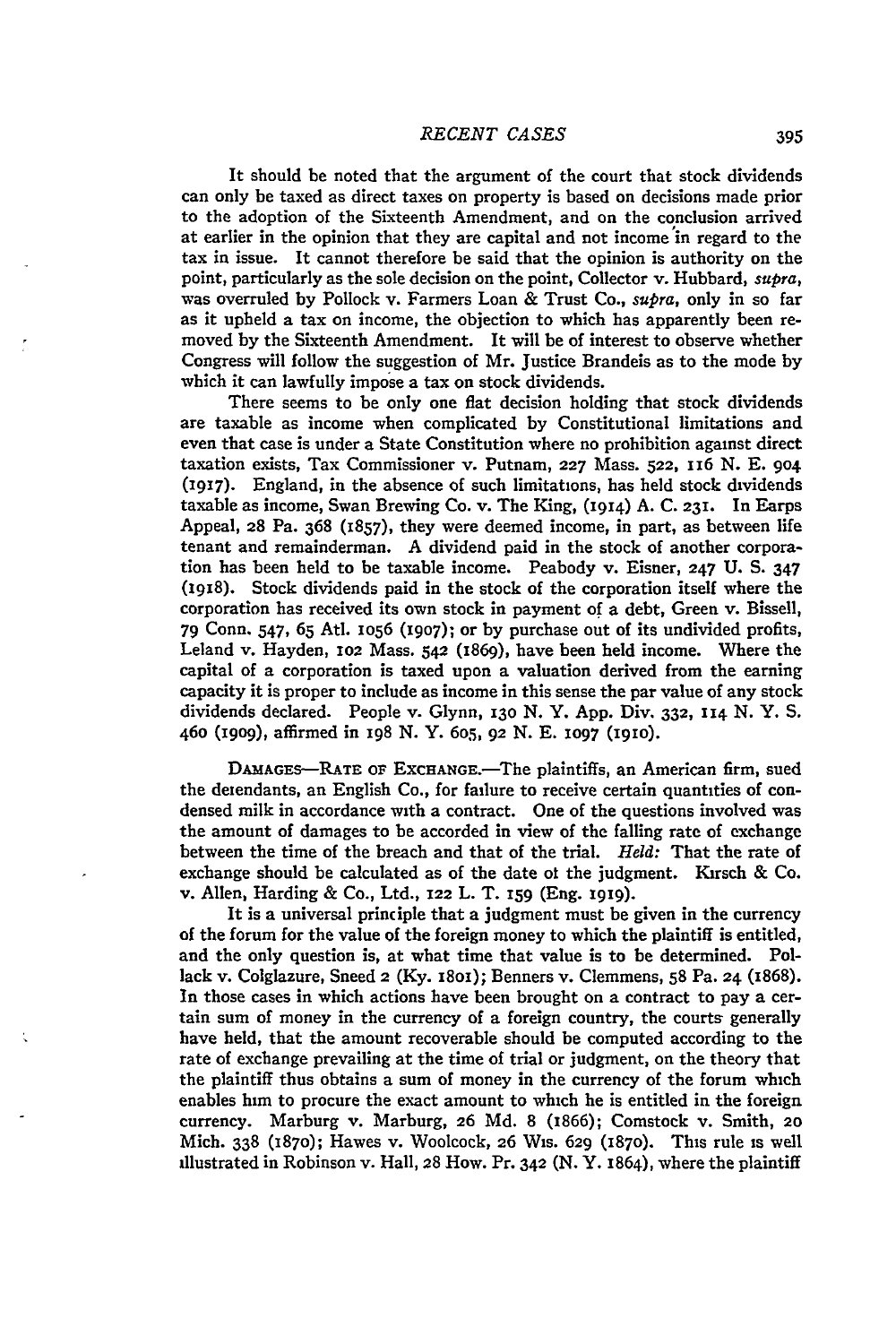had loaned the defendant six pounds sterling in England to be repaid on arrival in New York City. The testimony showed that this amount was worth seventyeight dollars on or about the day when the debt was payable, and sixty-seven dollars on the day of the trial. It was held that the latter sum was the true measure of damages. Likewise in a suit on a promissory note payable in certain railroad stock, the damages were given in the amount of the value of that railroad stock at the time of the judgment. Parks v. Marshall, io Ind. **20** (1857).

The same rule is followed in those cases where the suit is on a contract other than for the payment of money, as shown in Nickerson v. Soesman, 98 Mass. 364 (1865). In that case, the Court said, "The just rule is, that where a party has suffered a loss or injury through the fault of another, he should be allowed such a sum in the currency of the place where suit is brought, as most nearly approximates that which he would be entitled to recover in the country where the damage was sustained." And on theory it would seem that the principal case is correctly decided, for if one of the parties to an agreement fails to keep his contract, then in whatever country the creditor sues him, the law of that country ought to give him just as much as he would have had if the contract had been performed. In Cockerell v. Barber, 16 Vesey 46r (Eng. 18io) the current value of the rupee at the time when the legacy should have been paid, governed the payment in English pounds sterling.

It is of interest to note that the Supreme Court of the United States in Birge-Forbes Co. v. Heye, **40** Sup. Ct. 16o (192o) decided that, in the absence of any evidence whatsoever as to depreciation in value ot the German mark at the time of payment, the value of the mark should be taken at par.

DEEDS-CONSTRUCTION-WARRANTY AND QUITCLAIM DEEDS.<sup>-</sup>X, through whom the plaintiff claimed, owned a part of the land in question in fee. She executed a deed to the defendant which recited, "I bargain, sell and convey whatever interest I have in the said land; it being my sole property, and which I convey as feme sole. I warrant to defend the title to the land to the defendant against the lawful claims of all persons whatsoever." Later X inherited another portion of the land in question. The defendant claimed the land which X had inherited **by** the deed recited. *Held:* This was a warranty deed, and the plaintiff is now estopped from asserting the after-acquired title of X. (One justice dissenting) Jackson v. Lady, 216 **S.** W. **505** (Ark. **1919).**

As a general rule a conveyance of all right, title and interest in land, unless a contrary intention appears, passes only such title as the grantor has, and the grantee does not acquire any rights which subsequently accrue to the grantor. *r8* C. J. **316,** and cases there cited. But whether a deed is a quitclaim or more depends on all the circumstances showing the purpose of the instrument. Tiffany, Real Property 862 and cases there cited; 18 **C.** *J. supra.*

In Reynolds v. Shaver, *59* Ark. 299, **27 S.** W. 78 (1894) it was held that a deed which recited a "sale of all right, title and interest" and contained a warranty "to defend the land to the grantee" was only a quitclaim. And in Manson v. Peaks, **io3** Me. 430, **27** N. W. 78 **(i908)** the words, "land being part of that bought by me from the town F" were construed to be mere words of description, and not a covenant of title. In the principal case, however, a conveyance of the grantor's interest, coupled with a warranty to defend it to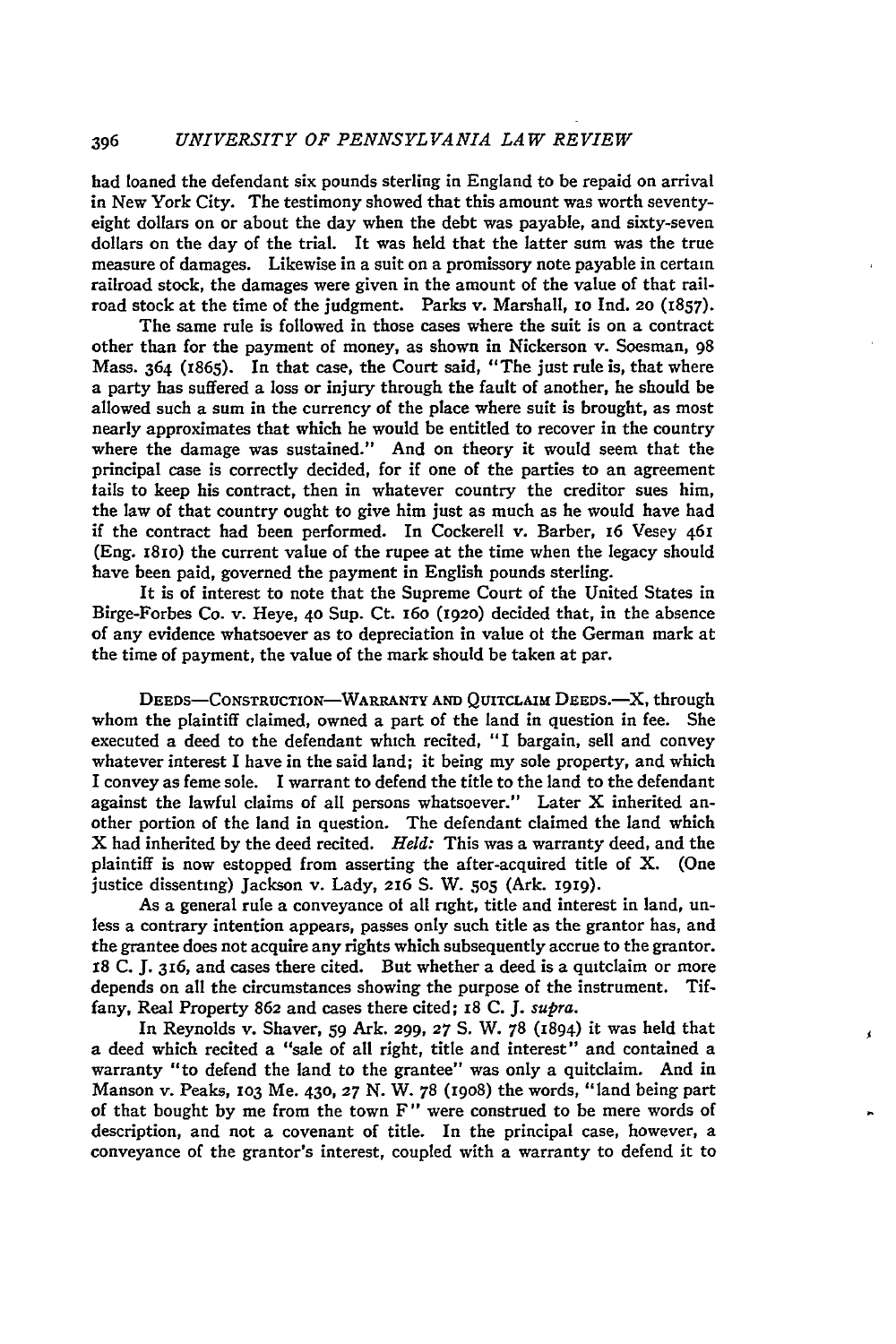the grantee as in Shaver v. Reynolds, *supra;* and a descriptive clause of sole ownership as a feme sole, was regarded by the court as ambiguous and extrinsic evidence was permitted to prove this a warranty deed. Evidently the court is shifting somewhat from its position in Shaver v. Reynolds, *supra,* in order to give effect to the actual intent of the parties.

EviDENcE-Booxs **OF** AccOUNT-CARD SYSTEMS.-A physician noted his charges to patients in a small book from which his sister daily transferred them to a card index system. In an action to recover from a decedent's estate for professional services, *Held:* Loose card systems are not admissible in evidence. Daniels's Estate, 77 Leg. Int. 134 (Pa. **i919).**

The question as to whether book accounts are admissible to prove physician's charges has never been decided by an appellate court in Pennsylvania. Many courts of first instance have held such evidence is admissible. Moffat's Estate, i W. N. C. 518 (Pa. 1875); Haines's Estate, io Pa. Dist. Rep. 677 (19or); Kready's Estate, **21** Lanc. Law Rev. 13 (Pa. **1902);** but dicta in other cases have indicated that such evidence would not be admissible. Foreman's Estate, 7 Pa. Dist. Rep. **2r4** (1898); Hall v. Smitheran, **26** Pa. Dist. Rep. **203** (1917). Other jurisdictions have received physicians' book accounts as evidence. Toomer v. Gadsdie, 4 Strob. **I93** (S. C. 185o); and dicta in Temple v. Magruder, 36 Col. **390. 85** Pac. 832 (i9o6); Colburn v. Parrett, **27** Cal. App. 541, **15o** Pac. 786 (1915).

A physician's call book is not considered as a book of original entry. Estate of Finch, 49 P. L. **J. 179** (Pa. **i9II);** Estate of Claney, **51** P. L. **f. 139** (Pa. i913); nor is a printed diary with figures and symbols marked down in the blanks. Germans's Estate, **14 V. N.** C. **193** (Pa. 1883). But entries in a book made from memoranda furnished by a person other than the one who keeps the books is considered as a book of original entry. Hoover v. Gehr, **62** Pa. **136** (1869); Philadelphia v. Tradesmen's Trust Co., 38 Pa. Sup. Ct. **286 (I909);** provided the entry be transferred from the memoranda not later than the succeeding day. Forsythe v. Norcross, 5 Watts 432 (Pa. 1836).

Unconnected scraps of paper containing accounts of sales Irregularly kept are not admissible, Thompson v. McKelvey, **13 S. &** R. **126** (Pa. 1825); nor is a book admissible which contains no charges except those against the decedent. *In re* Fulton's Estate, **178** Pa. 78 (1896). But where it can be seen that the sheets are part of a book retained in compact form they have been held admissible. Pittfield's Estate, 64 P. L. **J. 135** (Pa. **i915).** And even original sales slips filed systematically are competent as evidence. Braddock Lumber Co. v. Hecht, 66 P. L. **J.** 668 (Pa. I916). Furthermore it is generally held in other jurisdictions that loose leaf ledger systems are admissible as books of original entry. United Grocery Co. v. Dannelly & Son, 93 **S. C.** 580, **177** S. E. 7o6 **(1912);** Armstrong Clothing Co. v. Boggs, **9o** Neb. 499, **133** N. W. **1122 (1912);** L. R. A. **1916** B 634 note. A card system has also been held admissible in evidence. Haley & Lang Co. v. Vecchio, 36 **S.** D. 64, **133** N. W. 898 **(1915).**

The court in the principal case based its decision on *in re* Fulton's Estate *supra* which held that entries in a book in which no other accounts appeared were not admissible since it was not an account "kept in the regular routine of

ぶ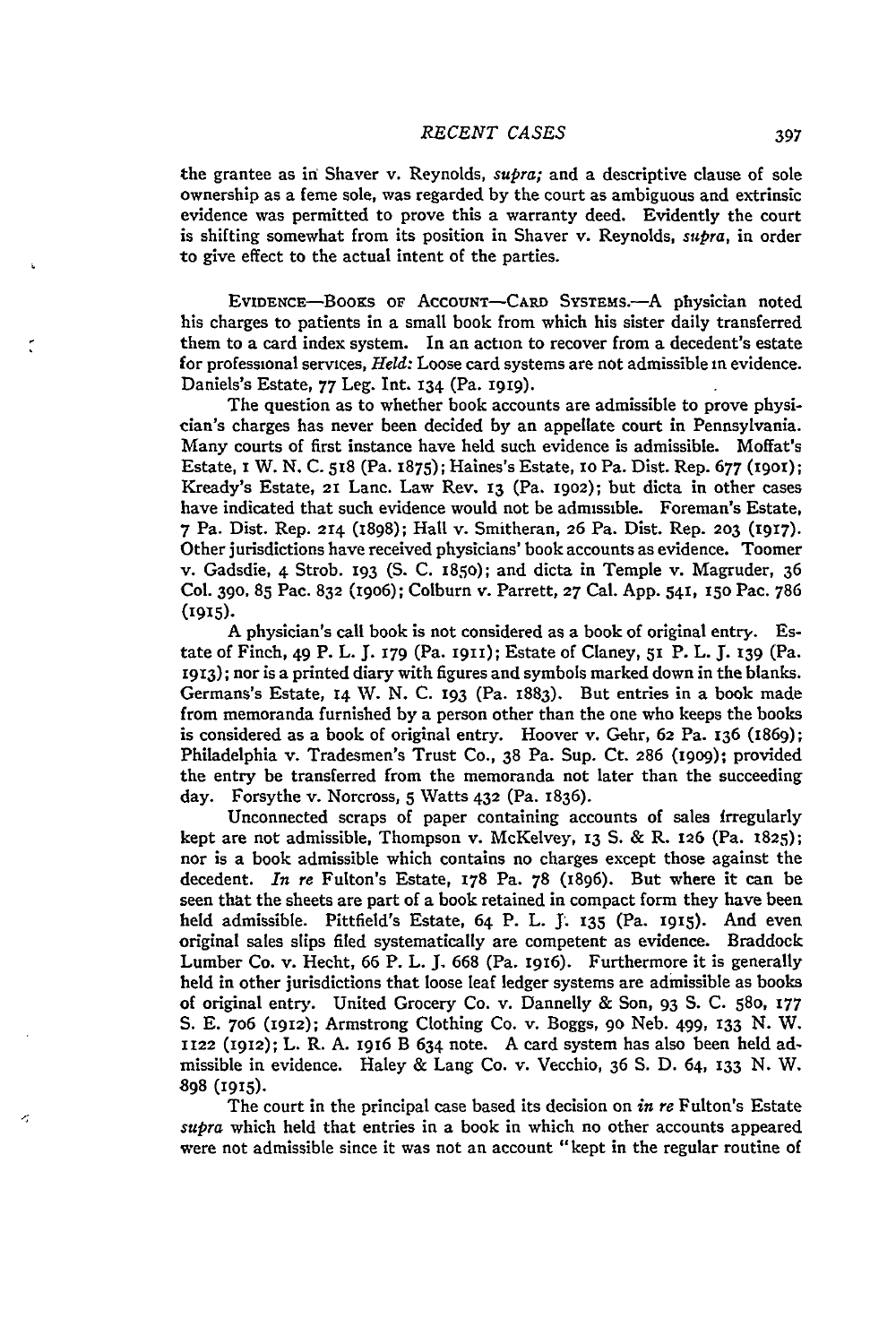#### 398 *UNIVERSITY OF PENNSYLVANIA LAW REVIEW*

business." However, the principal case appears to differ materially from this case, for although the accounts of only one person appear on each card, yet the cards are part of a record systematically kept in a method generally recognized in the commercial world. As has been said by one court: "The manner of keeping the accounts is the important consideration **. .** . to hold that they must be bound in book form is giving importance to form rather than substance." Graham v. Worth, 162 Ia. 383, **141** N. W. 428 **(1913).**

 $\bar{\mathbf{t}}$ 

JURY-WOMEN **NOT QUALIFIED BY SUFFRAGE** AMENDMENT.-In application for mandamus to direct the commissioner of jurors to include women in the jury list, the petitioner claimed that the requirement that jurors be, *inter alia,* "male citizens" was eliminated by adoption of an amendment to the state constitution by which the franchise was extended to *all* citizens, the qualification of "male" being dropped. *Held.* Jury service, whether a right or an obligation, is not incidental to the right to vote and the prayer of the petition was therefore denied. *In re* Grilli, **179 N.** Y. **S. 795 (i919).**

The common law jury consisted of twelve "free and lawful men, *liberos et legales homines,"* **3** Blackstone's Commentaries, **352;** and women were excluded from jury service because of their sex, *Id.* **362.** The only exception to this was when the pregnancy of a woman was a material fact, as "when a widow feigns herself with child, in order to exclude the next heir, and a supposititious birth is suspected to be intended," or when the pregnancy of the female prisoner was claimed in a plea in arrest of execution, when a jury of twelve matrons was impaneled to determine the truth of such claim, **3** Blackstone's Commentaries, **362,** and 4 *Id.* **395.** See also Reg. v. Wycherley, 8 **C. &** P. **262** (Eng. **1838);** State v. Arden, I Bay **487 (S. C. 1795);** Holeman **v.** State, **13** Ark. **o5** (1852); **9** Cent. L. **J.** 94, 48 Am. Law Rev. **280;** 2 American State Trials, **196.**

It is well settled that state laws fixing qualifications for jurors other than those fixed **by** the common law do not deny the right ot trial **by** jury, where such right is preserved **by** the constitution, *in re* Mana, **178** Cal. **213, 172** Pac. **986 (1918); 24** Cyc. 186, I96; and it is competent for the state to make electors eligible for jury service regardless of citizenship, People v. Collins, 166 Mich. 4, **13x N.** W. **78 (191i);** and likewise may qualify citizens who are not entitled to vote, State v. Fairlamb, **121** Mo. **137, 25 S.** W. **895 (1894).** When the state law restricts selection of jurors to "electors" it is at least arguable that extension of the franchise to any new class of the community, as women, should *ipso facto* make its members eligible for jury service, and there is authority for such a view, Rosencrantz v. Ter. of Washington, 2 Wash. Ter. **267, 5** Pac. **305 (1884);** Hayes v. Ter. of Washington, 2 Wash. Ter. **286, 5** Pac. **927** (1884), (these cases were overruled in Harland v. Ter. of Washington, **3** Wash. Ter. **131, 13** Pac. 453 (1887) but mainly on the ground that the act extending the franchise to women was unconstitutional). Where, however, as in the principal case, the jury is to be composed of "male citizens," "male electors," "men," etc., such a result is not to be justified. McKinney v. State, **3** Wyo. **719, 30** Pac. **293 (1892);** People v. Lensen, 34 Cal. **App. 336 (917).** But see Rose v. Sullivan, **r85** Pac. **562** (Mont. **i919)** where it was held that a constitutional amendment eliminating the word "male" from the constitutional qualification of voters, abolished every political distinction based upon the consideration of sex, and made women eligible for an office to be filled **by** "some male person."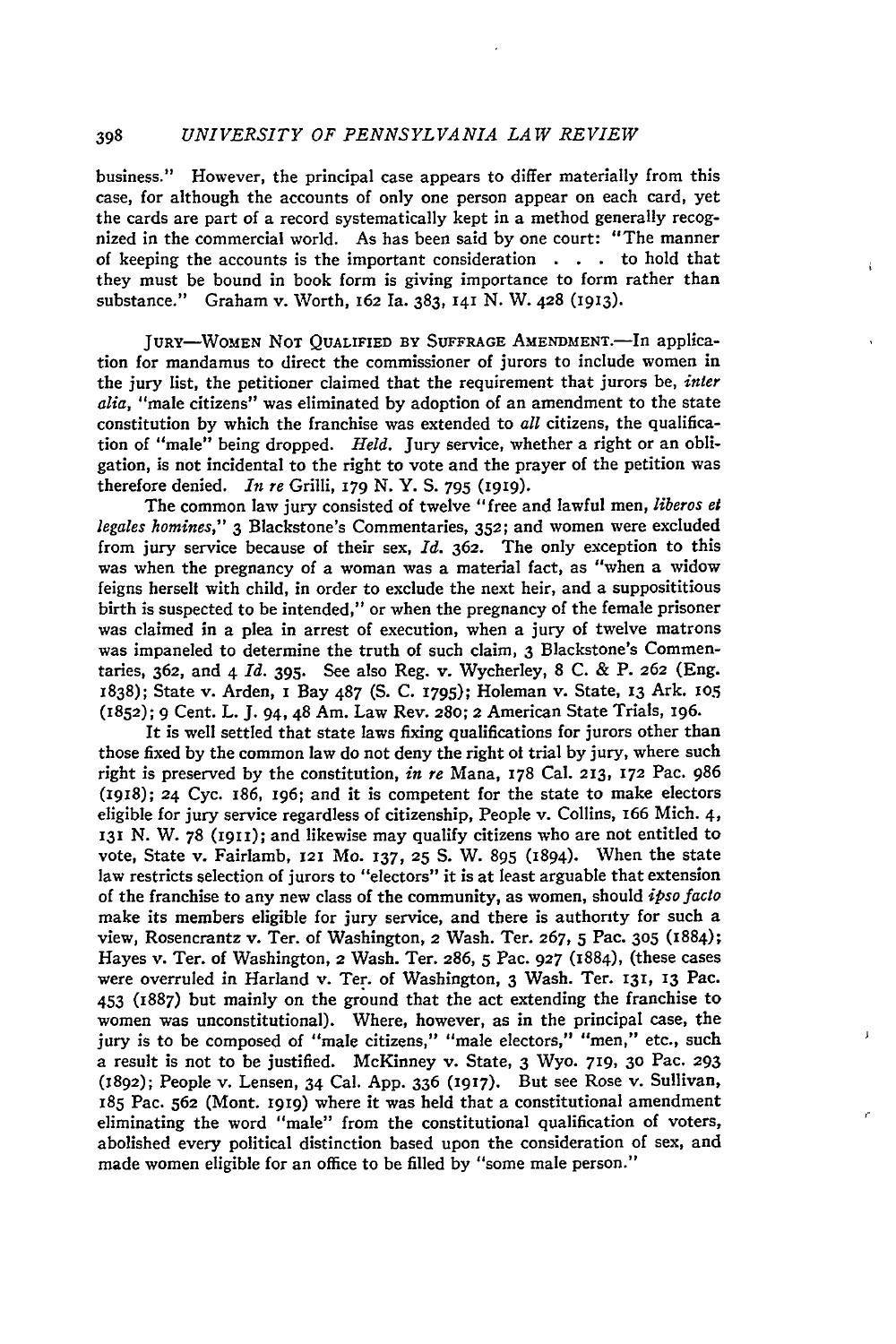But even in those states where it is admitted that women are qualified to serve on juries it is not unusual to exempt them from that duty solely because of their sex, e. **g.,** Kansas, General Statutes of Kansas, **1915,** sec. **5812;** Nevada,. Statutes of Nevada, I915, **Ch. 66, p.** 84; Utah, Compiled Laws of Utah, **1917, sec. 3599;** Washington, 3 Rem. **&** Bal. Annotated Codes and Statutes of Washington, **1913, Ch. 57,** P. **314.**

LIFE INSURANcE-ExEMPTION FROM LIABILITY-INTERPRETATION **OF** WAR CLAUSE.-A life insurance policy of the defendant company exempted it from liability if the insured met "death while engaged in military or naval service in time of war, or in consequence of such service." The insured who, was in the military service of the United States died from influenza while en route between military camps in the United States. *Held.* The insured's administrator could recover on the policy as the defendant was exempt only when death was caused **by** activities of an essentially military nature. Benham v. American Central Life Ins. Co. (No. **5), 217 S. W.** 462 (Ark. **1920).**

The rule that exemption provisions are strictly construed against theinsurer is firmly established. Death **by** an overdose of morphine taken to. relieve pain was adjudged not to be a death "caused or superinduced **by** the use of narcotics or opiates." Renn v. Supreme Lodge Knights of Pythias, **83** Mo. **App. 442 (1900).** Pneumonia was not considered a "pulmonary" disease under an exemption provision protecting the insurer when death resulted from any "pulmonary disease." Carson v. Metropolitan Life Ins. Co. of **N.** Y., I Pa. Super. Ct. **572** (1896).

In recent reports there have been several cases similar to the principat case and yet none so favorable to the beneficiary of the policy. Recovery was had upon a policy exempting the company from death "as a result of such (military) service," when the insured died from an accidental gunshot wound received in a military camp in the United States. Malone v. State Life Ins. Co., **213 S.** W. **877** (Mo. 1919). In a case in which death was caused by a fall from a motorcycle one hundred miles behind "the front" in France, the phrases. in the "war clause," "as a result, directly or indirectly, of engaging in such. (military) work" prevented the exemption from applying. Kelly v. Fidelity Mutual Life Ins. Co. of Phila., 169 Wis. 274, 172 **N.** W. **152** (I919). The same court that decided the principal case in Miller v. Ill. Banker's Life Assn., 212 S. W. **3io** (Ark. **i919)** on account of the "war clause" containing the word& "while in the service" exempted the insurer from liability when death resulted from pneumonia in a camp in the United States. Thus, with substantially the same facts, before the same court, the phrase, "while in military or naval service" was interpreted as referring to the period of service, and "while engagedin military or naval service" was interpreted as indicating acts of a military nature in pursuance of extra hazardous duty. It is a narrow line of differentiation.

**MINES AND** MINING-SURFACE SUPPORT-UPPER AND LOWER **SEAMS** OF CoAL.--The owner of two seams of coal leased the lower without any express reservation of the right to support. While the lessee was removing pillars in the lower seam, thereby causing serious injury to operations in the upper seam,.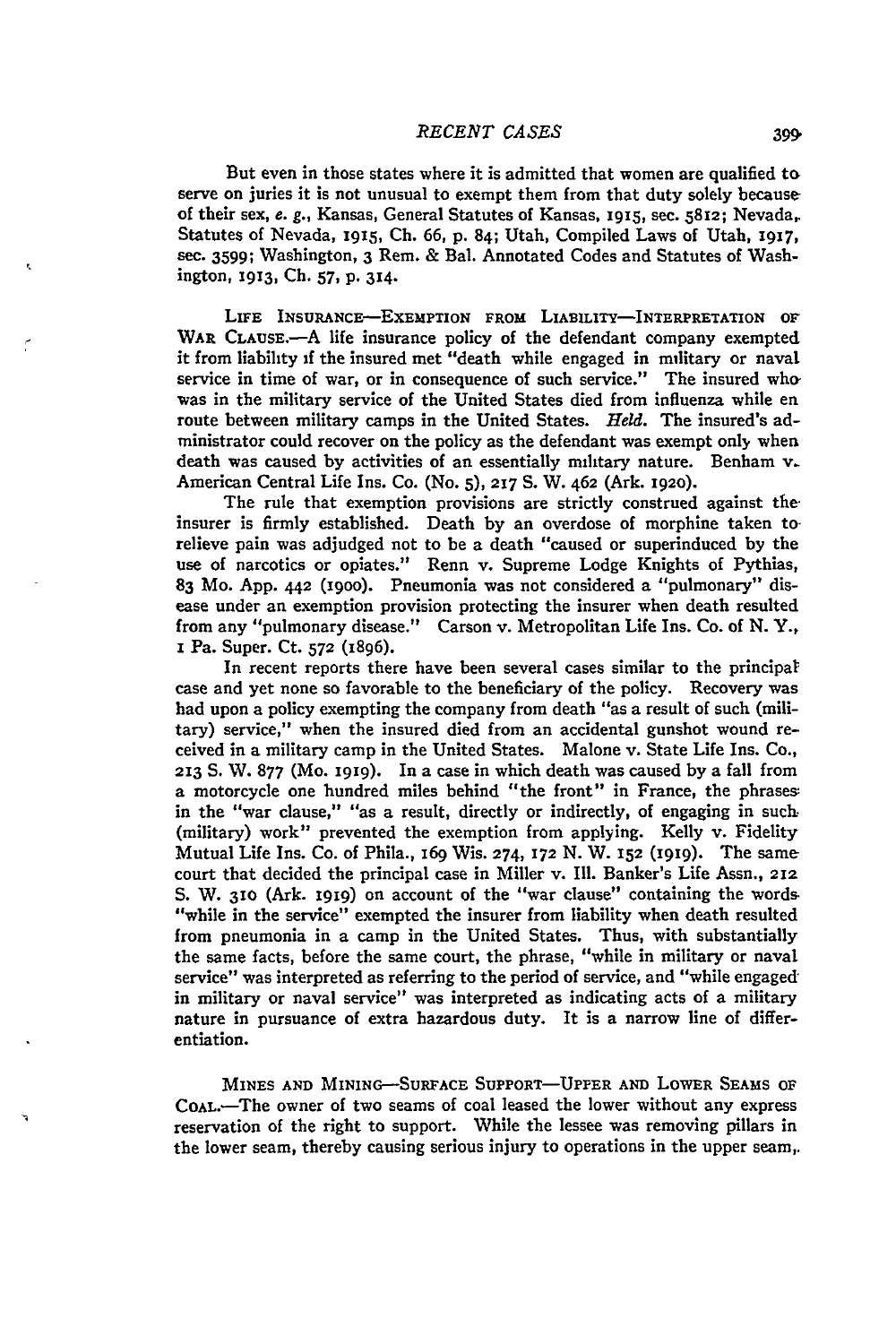the owner sold the upper seam, subject to the rights of the lessee of the lower. The conveyance recited that pillars were being removed below and provided that the purchaser should not be required to pay royalty for any coal lost as a result thereof. *Held:* (In affirming a decree restraining the removal of the pillars): The right to support was a proprietary right in the superincumbent mine and had not ben waived. Lennox Coal Co. v. Duncan-Spangler Coal **Co., 265** Pa. **572 (1920).**

<sup>1</sup>

The universal rule is that when the surface and the minerals below are divided into two separate estates, the owner of the surface has the right to support in the absence of an express or necessarily implied waiver thereof. Humphries v. Brogden, **r2 Q.** B. **739** (Eng. r850); Marquette Cement Mining Co. **-v.** Ogelsby Coal Co., I3 Fed. **107** (1918). The right attaches to the surface whether it be the estate granted or the estate reserved. Stonegap Colliery Co. v. Hamilton, irg Va. **271, 89 S. E. 305 (1916).** In many of the cases the right is spoken of as an easement appurtenant to the estate, Robertson v. Youghiogheny River Coal Co., **172** Pa. **566,** 33 Att. **7o6** (1896); but it is perhaps more correctly considered an absolute proprietary right, Youghiogheny River Coal Co. v. Allegheny National Bank, **211 Pa. 319, 6o** Atl. **924 (1905);** and a falling in of the surface due to removing the minerals is actionable regardless of the degree of care or skill with which they are removed. Berkey v. Berwind-White Coal **Co., 229 Pa. 417, 78** Atl. **0o4** (r91).'

**By** the majority rule a lease or sale of all the underlying minerals does not constitute a waiver of the right to support. (See the cases cited *supra.)* In West Virginia the opposite rule prevails, Griffin v. Fairmont Coal Co., **59** W. Va. 48o, 53 **S. E. 24 (19o5).** In this case a most thorough exposition of the subject is to be found in the exhaustive dissenting and concurring opinions; and the case influenced though it did not exactly control the decision of the Federal Court in Kuhn v. Fairmount Coal Co., **179** Fed. **x91 (i9io.)**

In the principal case the rule in regard to surface right of support is applied to the case of a superincumbent mine. In Yandes v. Wright, **66** Md. **319** (1879), in which the right of an upper mine to support from a lower was admitted, it was said, "Surface includes whatever earth, soil, or land lies above and superincumbent on the mine." There seems to be no reason why a mine owner should not be protected from the operations below to the same extent as is a surface owner; and it is good public policy so to protect him, especially in view of the possibility of a cave-in rendering the upper mine unworkable.

**NEGLIGENCE** OF MANUFACTURER-LIABILITY TO **SUBVENDEE-REVERSAL** OF ERROR-STARE DEcisIs.-Plaintiff bought from a dealer a touring car which was negligently manufactured **by** the defendant company with a defective wheel, but which it put upon the market without knowledge of such a defect. The plaintiff sued the company for injuries resulting from the collapse of the wheel. Upon a former writ of error in the same case between the same parties the court decided that because there was no contractual privity between the parties the defendant company was not liable. *Held:* The former decision was so clearly erroneous and contrary to the interests of society as to justify its reversal notwithstanding the rule of *stare decisis.* Johnson v. Cadillac Motor Car Co., 261 Fed. **878 (i919);** reversing **221** Fed. **8oi (1915).**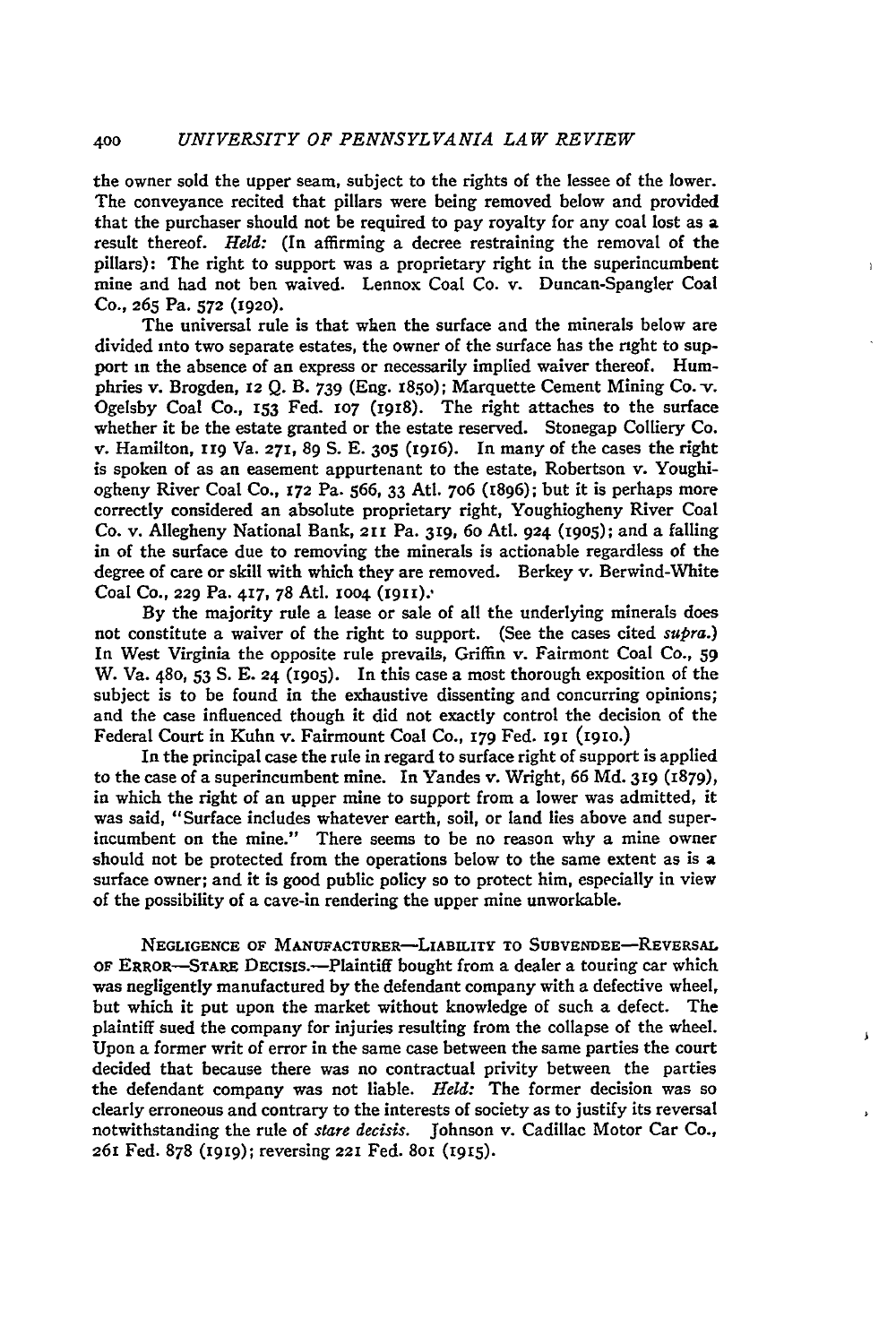It is the majority rule that a manufacturer is not liable for injuries caused **by** defects in the negligent manner of construction, manufacture or sale of an article unless he is in contractual privity with the injured person. Bragdon v. Perkins-Campbell **Co., 87** Fed. **io9** (1898); Ford Motor Co. v. Livesay, x6o Pac. 901 (Okl. 1916); Travis v. Rochester Bridge Co., 122 N. E. 1 (Ind. 1919). There are several universal exceptions. The manufacturer is liable when he knows of the defect and conceals it from his vendee, for this is positive misfeasance; Schubert v. Clark **Co.,** 49 Minn. **331,** 51 **N.** W. **1103 (1892);** but he discharges his duty of care when he makes known the defect to his vendee. Loop v. Litchfield, **42 N.** Y. **351 (1870). If** the article is imminently and inherently dangerous, and one which "preserves, destroys or affects human life," an affirmative duty of care is placed upon the manufacturer not to injure **by** his negligence *any person* using such article for its ordinary purposes. Huset v. Case Threshing Machine Co., *12o* Tex. **805 (19o3).** This exception is usually, but perhaps arbitrarily, limited to explosives, firearms, drugs and foodstuffs. Thomas v. Winchester, **6 N. Y. 397 (1852);** Elkins v. McKean, **79** Pa. 493 **(1875).**

Huset v. Threshing Machine Co., *supra,* a leading case upon this subject, assigns three reasons for the majority rule; first, that injury to anyone other than the immediate vendee cannot ordinarily be anticipated; second, that the immediate vendee is an independent responsible human agency who intervenes between the vendor and the person injured and "insulates" one from the other; third, that "a wise and conservative public policy" necessitates a limitation upon the manufacturer's liability. The unsoundness of the reasoning in this case, which is widely followed, has been ably demonstrated. Professor Bohlen's Affirmative Obligations in the Law of Tort, **44** Am. Law Reg. **337 (19o5).** And in the case of an injury to a subvendee the rule is especially harsh and the reasons stated above peculiarly inapplicable. It is illogical to say that injury to the ultimate purchaser is not the natural and probable consequence of the manufacturer's negligence. Certainly injury to the immediate vendee, the dealer who acquires the article to sell, not to use, is quite improbable. In fact, of all persons, injury to the ultimate purchaser is most probable. MacPherson v. Buick Motor **Co., 217 N. Y. 382,** 11 **N. E. io5o** (i9i6). The intermediate act of sale on the part of the dealer, not being wrongful, cannot be said to insulate the manufacturer's act of negligence. Professor Bohlen's article, *supra,* p. 346. The net result is that although injury to the ultimate purchaser was more probable than to anyone else, he is remediless, for he cannot recover against the dealer in the absence of a warranty; Longmeid v. Holiday, **6** Exch. 764 (Eng. **1851);** and the manufacturer is in actual practice answerable to no one for careless manufacturing. Such a situation, so favorable to the manufacturer and so harsh upon the ultimate purchaser, is hardly necessitated **by** a wise public policy.

The principal case follows the decision in MacPherson v. Buick Motor Co., *supra,* and adheres to a rule laid down in New York which is both reasonable and workable. It extends the rule as to articles imminently dangerous, to those articles which are in themselves usually safe, but which if negligently manufactured become imminently dangerous. Devlin v. Smith, **89 N.** Y. **47o (1882);** MacPherson v. Buick Motor Co., *supra.* In other jurisdictions the same result has been obtained **by** classing articles as imminently dangerous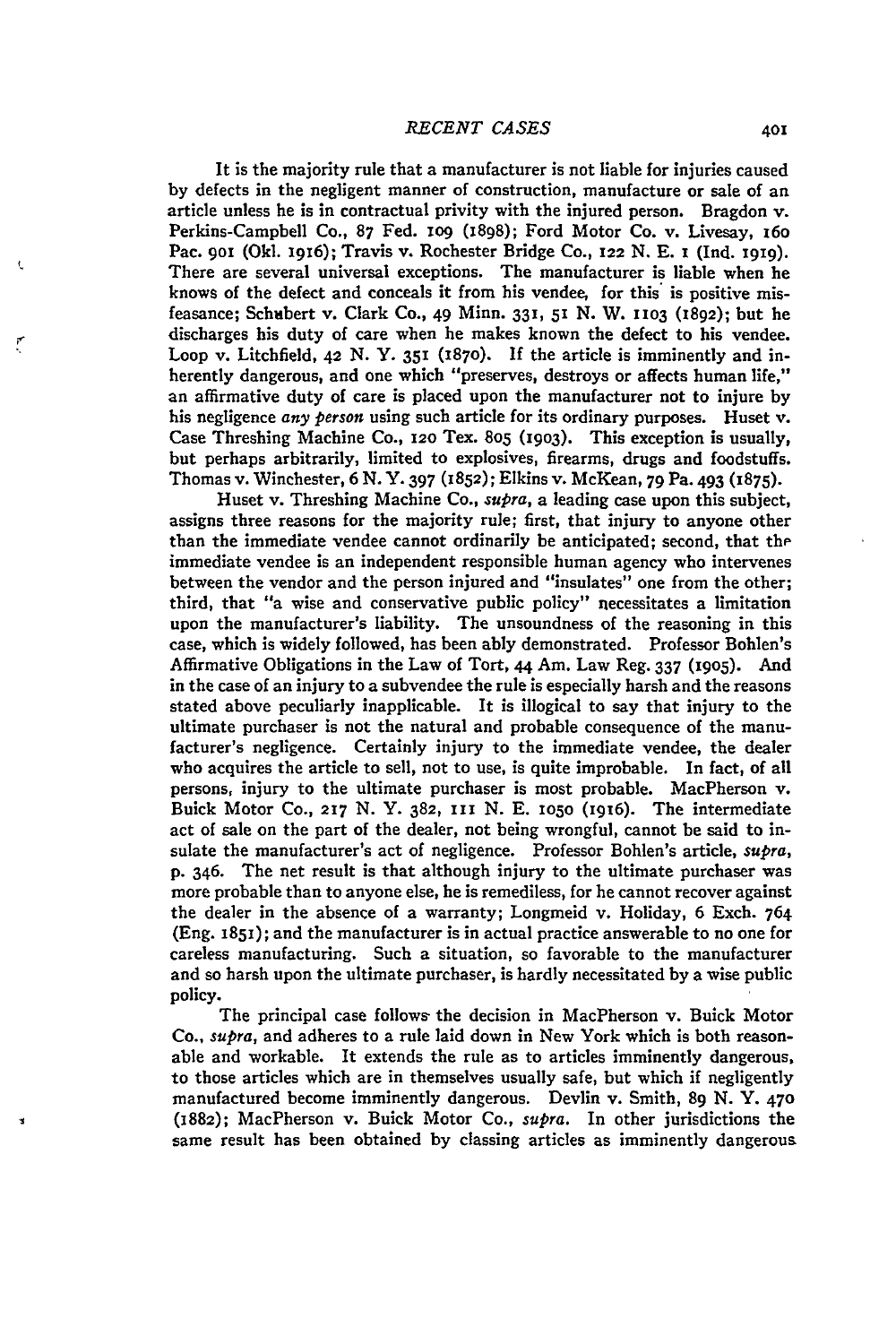because they actually turn out to be so in the particular instance; Pillars v. Reynolds Tobacco Co., **117** Miss. 490, 78 So. 365 **(I918);** Grant v. Bottling Co.. **176** N. C. **256,** 97 **S.** E. **27** (i918); Herman v. Markham Air Rifle Co., **258** Fed, 475 (1918), commented upon in 68 U. of P. Law Rev. **191;** or by artificially charging the manufacturer with knowledge of the defect, because he ought to have discovered a defect which made the article imminently dangerous. Olds Motor Works v. Shaffer, 145 **Ky.** 616, I4oS. W. **1047 (1911);** Armstrong Packing Co. v. Clem, **151 S.** W. **576** (Tex. **1912).**

÷

The court's reversal of its former decision on the same case between the same parties is contrary to the majority rule of *stare decisis,* which holds that such a decision is the law of that particular case and not subject to reversal. Bolton v. Hay, 168 Pa. 418, **31** Atl. **1097 (1895);** Thomson v. Maxwell Land Grant Co., 168 U. **S. 451 (1897).** The more liberal view, however, permits such a reversal in the exceptional case where the court is convinced that its first decision was clear error and that adherence to it would be prejudicial to the interests of society. Cluff v. Day, 141 N. Y. 58o, **36** N. E. 182 (1894); Penna. Co. v. Platt, 47 Ohio 366, **25** N. E. **1028 (189o).** In the principal case such a reversal is indicative of the extent of the reaction of the court to the injustice and unreasonableness of the majority rule as to the liability of the manufacturer to the subvendee.

RESTRICTIVE **COVENANTS-PARTIES WHO** MAY ENFoRcE.-A deed to a part of a large building property contained a covenant by the grantee that he and all persons deriving title under him would not, without the written consent of the grantors, "their heirs and assigns or the persons deriving title under them" carry on any trade except a coal business, and would not permit anything which might be a nuisance, annoyance, or disturbance to the grantors or persons deriving title under them. There were similar covenants in conveyances to other grantees. *Held:* The benefit of the covenant was not annexed to the land retained by the grantors nor to any part thereof, but passed by operation of law to their executors. Ives v. Brown [1919] 2 Ch. 314.

Where a part of a piece of land is conveyed subject to a "restrictive covenant not running with the land in law" such covenant is either personal to the grantor, Weber v. Landrigan, **215** Mass. **221, 102** N. E. **46o** (I913), or for the benefit of the grantor's land or a particular part thereof, Bowen v. Smith, 76 N. J. Eq. 456, 74 Atl. 675 **(I9o9).** If intended for the benefit of the land retained by the grantor or a part thereof, a subsequent grantee of such part can enforce the covenant **by** injunction, though there had been no assignment of the benefit to him and though he may not have known of the covenant. See Pomeroy's **Eq.** Jur. 4th **Ed.** §§r693, I696, and cases cited.

On the wording of the covenant a fine distinction is drawn between the principal case and the case of Rogers v. Hosegood, **[1900]** 2 Ch. 388, in which a covenant, to enure to the benefit of the grantors, "their heirs and assigns and others claiming under them to all or any of their lands adjoining or near the said premises," was held to run with the land. And the principal case follows Renals v. Cowlishaw, 9 Ch. Div. **125** (1876) in which the covenant was with the grantors, "'their heirs, executors, administrators, and assigns," containing no words which would indicate that it was for the protection of adjoining land.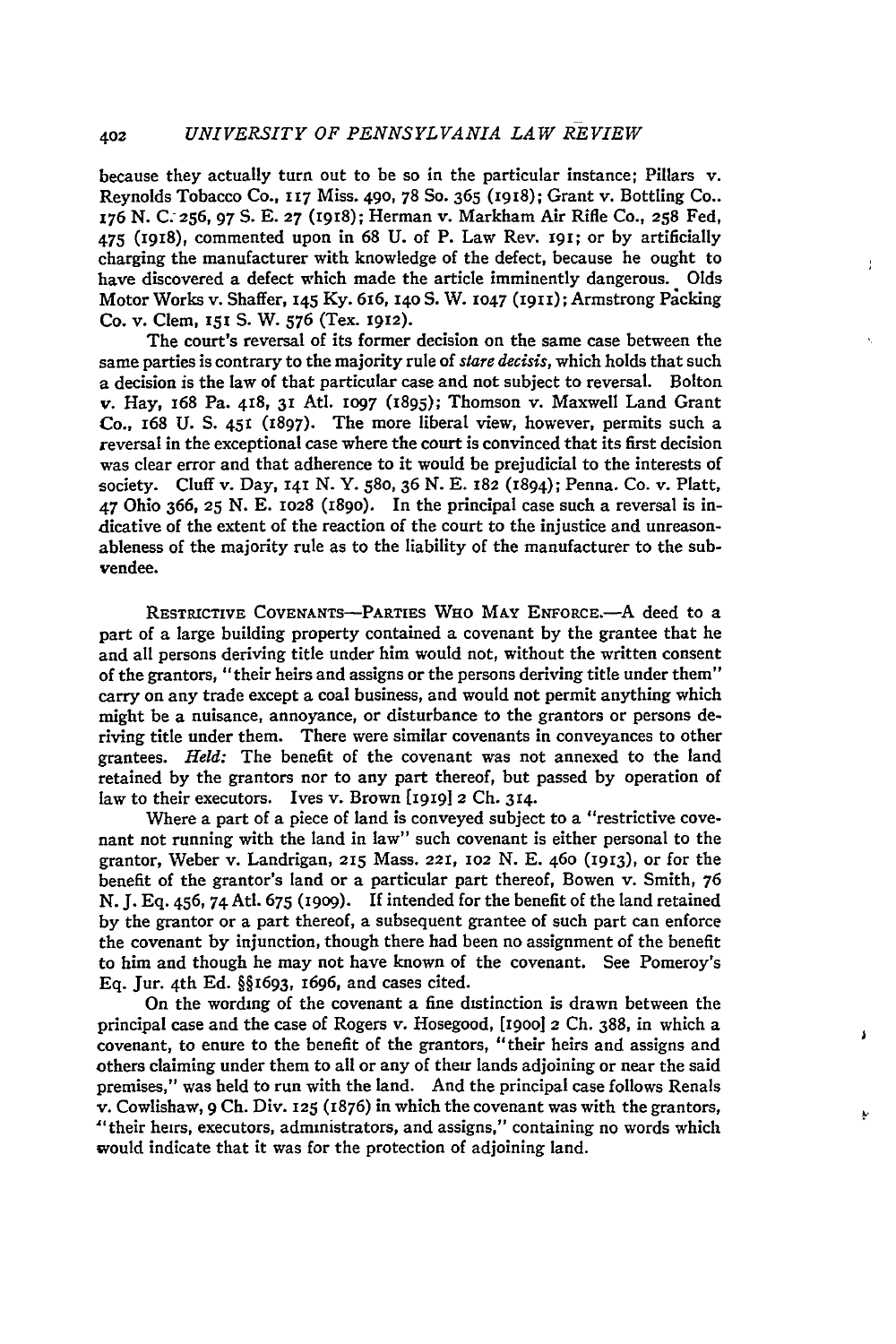Both in this country and in England the existence of a general scheme for improvement, under which similar restrictions are imposed on the various grantees, indicates that the benefit of the restrictions was intended to be annexed to the land. Parker v. Nightingale, 88 Mass. **341** (1863); Nottingham Brick & Tile Co. v. Butler, L. R. **I6** Q. B. D. 778 (1886). Where there is no such general scheme, the modern English rule seems to be that a restrictive covenant is personal to the covenantee, unless shown to be otherwise **by** the deed. Pomeroy's Eq. Jur. 4th Ed. §1696, note **17,** quoting from Cozen-Hardy, M. R. in Reid v. Bickerstaff **[1907] 2 Ch. 305, 320.** In the United States a broader rule prevails and outside circumstances may show the intention, Ball v. Milliken, **31** R. **1. 36,** 76 Atl. 789 **(I9io),** where property was restricted to the use of a blacksmith shop, by a covenant with the "grantor, his heirs, executors, and a signs," and it was held that the benefit ran with the land.

t

z,

**SALES-STRIKE CLAUSE-CAUSE BEYOND PARTIES CONTROL MUST BE** PROxIMATE.-Defendant, a coal broker, contracted to supply plaintiff with definite amounts of coal from a certain mine at specified times. This contract was subject to strikes, car shortages and other causes beyond the control of the parties. Defendant to fulfill its contract with plaintiff contracted with the mine owners for the coal to be supplied on the dates plaintiff's contract became operative. Defendant broke the contract and sought to avoid liability by reason of strikes and car shortage at the mines from which the coal was to be procured. By reason of the strike the output of the mines was materially reduced. *Held:* The strike and car shortage was not the proximate cause of defendant's failure to deliver since defendant's failure to protect himself by adequate contracts or by purchase from the persons controlling the output was an intervening cause. DeGrasse Paper Co. v. Northern New York Coal Co., **179** N. Y. **S. 788 (1919).**

The general rule in these cases is that performance of the contract, usually in respect to delivery, may be excused because of strikes or other causes beyond the control of the parties, if a provision to that effect is expressed in the contract. Hill Coal & Coke Co. v. Empire Coal & Coke Co., **113** Fed. **256** (1902); City of Covington v. Kanawha Coal & Coke Co., **121 Ky.** 681, 89 **S.** W. **1126** (I9O5). To avoid liability for failure to perform, the cause must be shown **by** the party in default to come clearly within the provision of the contract. Consolidated Coal Co. of St. Louis v. The Block and Hartman Smelting **Co.,** 36 **I1. App. 38** (I89O); Widman et al. v. Straukamp et al., 94 **N. Y. S.** 18 **(19o5).**

In determining whether the cause for failure to deliver comes within the provision some courts have held that the word "strikes" includes any strike having a legitimate tendency to prevent the execution of the contract. This is the rule laid down **by** the court in Davis v. Columbia Coal Mining Co., **170** Mass. **391,** 49 **N. E. 629 (z898),** when the railroad company seized coal shipped **by** the defendant to the plaintiff at a time when there was a general strike on in the anthracite regions of Pennsylvania. This view, however, seems to be a too liberal interpretation of the provision. The better view is that the strike or other cause must be the proximate cause of the failure to perform and so far beyond the control of the party in default as to make the performance impossible. W. K. Niver Coal Co. v. Cheronea **S. S.** Co., **142** Fed. **492 (19o5);** Smokeless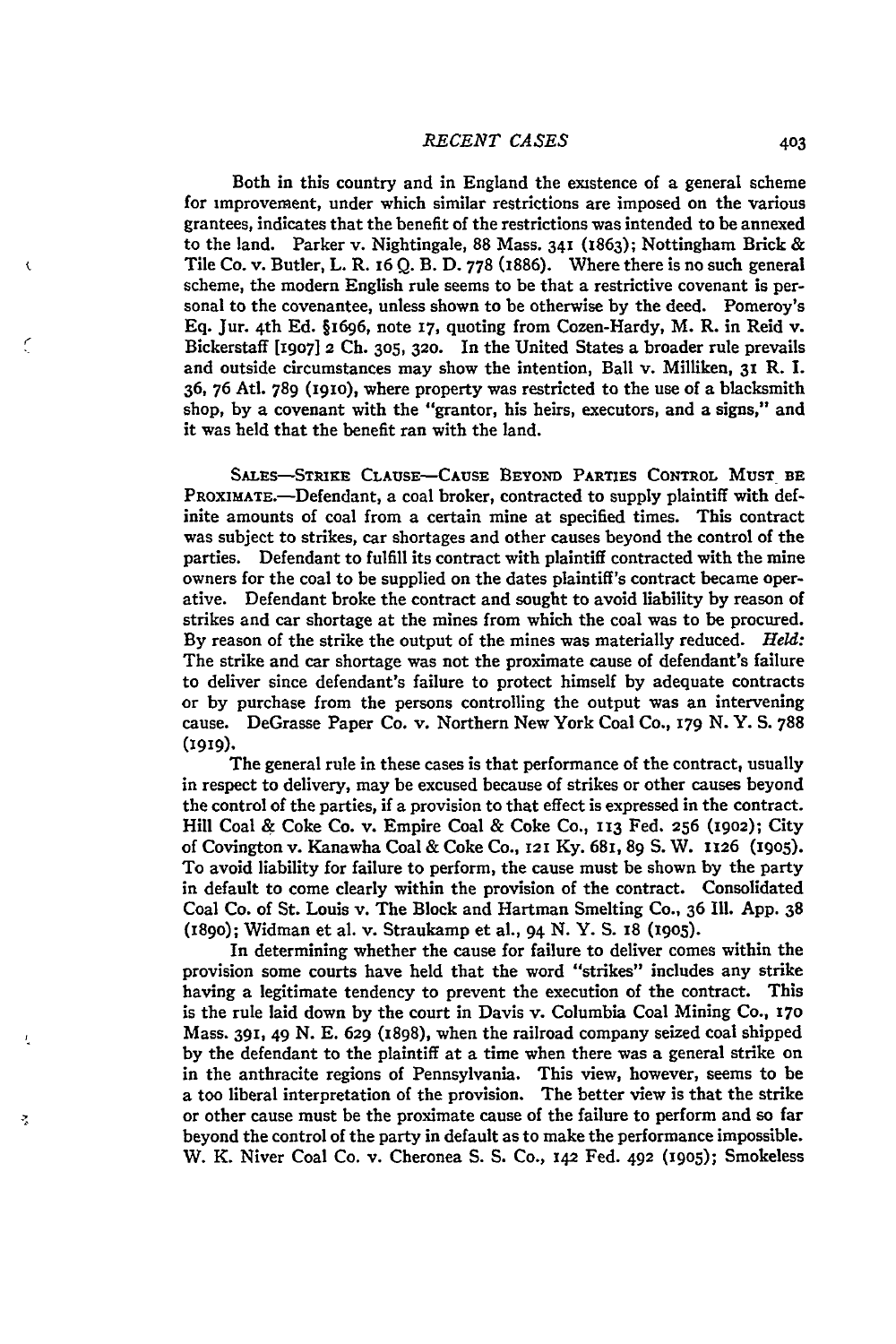Fuel Co. v. Seaton **&** Sons, io5 Va. **r70, 52 S.** E. 829 (z9o6). Under this view the word "strikes" includes strikes at the seller's plants and general strikes if no independent causes intervene to cause failure of performance, Hesser-Mdton-Renahan Coal Co. v. LaCrosse Coal Co., **114** Wis. 654 **(902).** When the seller does not own the plant the strike must be beyond the control of the operators and shipments of the product or the output of the plant must be materially cut down to enable the party in default to excuse his failure within the provision. Smokeless Fuel Co. v. Seaton **&** Sons, *supra;* Cottrell v. Smokeless Fuel Co., **148** Fed. 594 (19o6). While it is usual to expressly provide for shortage of cars in the provision, in the absence of an express stipulation to this effect, "other cause beyond the control of the parties" has been interpreted to cover car shortages which made shipments of the product an impossibility. Consolidated Coal Co. v. Mexico Fire Brick Co., 66 Mo. App. **296** (x896); Hatfield v. Thomas Iron Co., 2o8 Pa. 478 (1904).

J.

In view of the character of the defendant's business in the principal case it is difficult to see how it could more adequately protect itself than by making the kind of contracts it did. The court seems to have gone rather far in holding that the strike and car shortage, which not only cut down the productionofthe mine but hindered the shipments of the coal, was not the proximate cause of the defendant's failure to perform.

WILLS-CONSTRUCTION IN **PENNSYLVANIA-REAL AND PERSONAL** PROP-ERTY.-The testator disposed of real and personal property in the following manner: after giving a life interest to his wife he directed his executors to divide his estate equally between his two sons and three daughters, the sons to receive their share and the daughters to receive the interest of their share during their lives, and if any of them should die without issue, their share to go to the remainder of the children above named then living, or their issue, if any, and if not any, then over. One son and one daughter predeceased their mother without leaving issue. On the death of the mother, the son and the two surviving daughters each claimed to be entitled absolutely to one-third of the entire fund. *Held:* The son took an absolute interest in one-third of the proceeds of both the real and personal property; and the daughters each took an absolute interest in one-third of the proceeds of the real estate and a life interest in one-third of the proceeds of the personal estate. Birely's Estate, **0. C.,** Phila. Co., October Term, **i919,** No. **123.** (Unreported.)

It was conceded in the principal case that the son took an absolute interest in both the real and personal estate. The sole question that was presented to the court was whether, in construing the gifts to the daughters, the circumstance of the testator having dealt with both classes of property in the same words necessarily resulted in the construction that it was intended that the daughters should take the same interests in the personal property that they took in the real estate.

It is well settled that if the devise of the realty be considered separately the devisees would take an absolute interest. Heffner v. Knepper, **6** Watts **<sup>18</sup>** (Pa. 1837); Williams on Real Property **215,** n. **I** (6th Am. **Ed.). It** is equally well settled that if the bequests of the personalty are construed without reference to the devise of the real estate the daughters are entitled to life interests only. Crawford's Estate, **17** Pa. Sup. Ct. **170 (1901).**